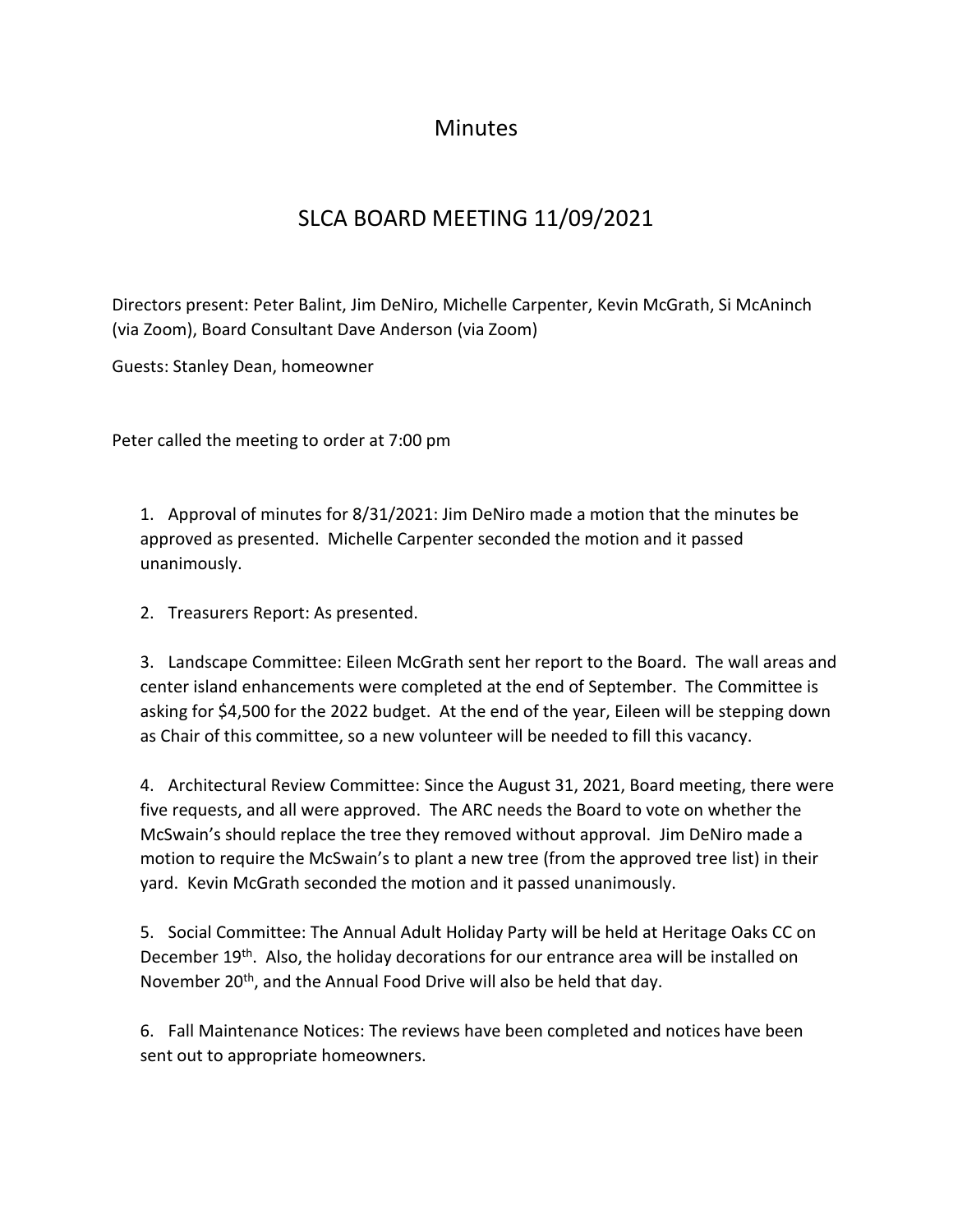- 7. 7430 Paurotis Ct Property Status: Nothing to report.
- 8. Canal Cleanup: Nothing to report.

9. Gate Committee: A new microphone and speaker for the callbox have been ordered. Also, the callbox needs to be upgraded from 3G to 4G.

10. Marketing Committee: The entrance area enhancements project is almost completed. We hope to produce a drone video of our community soon which will be featured on our community website. There was a discussion about contacting two local newspapers, The Sarasota Herald-Tribune, and The Observer, to run a feature article on Serenoa Lakes in their Real Estate sections. Finally, a second Little Library is being built for placement in the entrance area inside the gates.

11. Email Consent Form: To date, 84 of our 92 homeowners have signed the Email Consent Form, created on September 7, 2021, which allows the Board to send out official business correspondence via email. This new approach has resulted in cost savings, as previous notices had to be mailed by the U.S. Postal Service.

12. TECO Natural Gas in SL: After a request for a proposal from TECO was sent in April, the company has FINALLY responded. 17,000 feet (3.3 miles), of 2" PE main gas line would cost \$350,883 or \$3,814 per lot owner. This cost seems prohibitive, so this discussion was tabled. An email will be sent out to homeowners to notify them of the cost to have access to natural gas in our community.

13. Securing SL Perimeter: Nothing to report.

14. Update on Comcast Consultants: Nothing to report.

15. Pond Shoreline Erosion Repairs and Pond Levels Control: There will be a Special HOA Meeting to discuss these issues on November 18, 2021, at Twin Lakes Park. A meeting was held on November 3<sup>rd</sup> with four community member engineering experts to assess the shoreline erosion and maintain retention ponds (lakes) water levels at more consistent levels year-round. The engineers agreed to do two presentations at the November 18<sup>th</sup> meeting.

16. Projected Spending for CY 2021: Peter Balint reported that sufficient funds are available to cover expected expenses for the remainder of CY 2021. He will track all expenses to ensure we can pay for necessary services and activities.